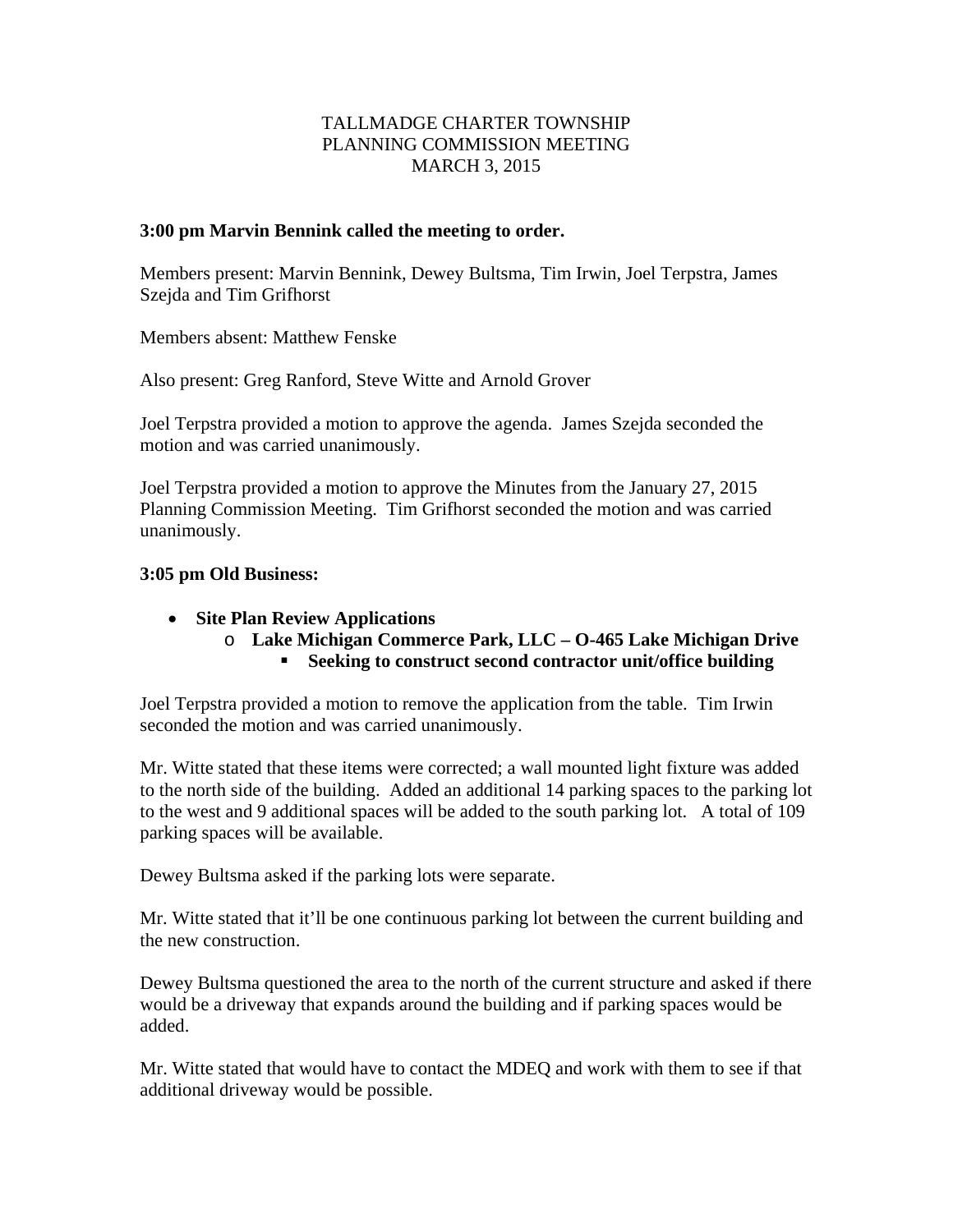James Szejda questioned if there would be enough space for semi trucks to maneuver into the truck docks.

Mr. Witte stated that there will be 180 feet from building to building and feels that space is more than adequate for parking and truck maneuvering.

Chief Gavin stated that this size building should be equipped with an overhead sprinkling system, and not knowing what type of business will occupy the space. If the overhead sprinkling system is not an option than four fire hydrants will need to be installed for proper service, should there be an emergency.

Mr. Witte stated that there is two fire hydrants already located on this property. In addition, the new construction will meet the requirements of the Michigan Building Code for fire compression.

Dewey Bultsma questioned if there will be exit doors on the east exterior walls.

Mr. Witte stated that there would not be exterior doors because the building walls will be located right up to a retaining wall.

Joel Terpstra provided a motion to approve the Site Plan Review Application with the following conditions:

- Establish a looped drive to the north end of the existing building along with parallel parking against the building.
- Relocate the proposed additional 14 parking spaces to the north of the existing building where permitted by the MDEQ, maintaining a total of at least 109 parking spaces on the entire site. This condition is given the applicant exercises all MDEQ permitting options. If denied by the MDEQ, the site plan can revert to plan dated 2/10/2015.
- Review and approved by the Township Fire Chief that satisfies fire suppression requirements, the number of fire hydrants and fire wall as required by the Fire Department to adequately service the building.

Tim Irwin seconded the motion and was carried unanimously.

## **4:15 pm New Business:**

- **Mineral Extracting, Monitoring and Reclaiming Ordinance**
- Discussion took place regarding mineral extracting, monitoring and reclaiming ordinance, which shall update the language and requirements for future mining projects. Further review shall take place at next meeting.

**4:30 pm Joel Terpstra provided a motion to adjourn. Jim Szejda seconded the motion and was carried unanimously.**